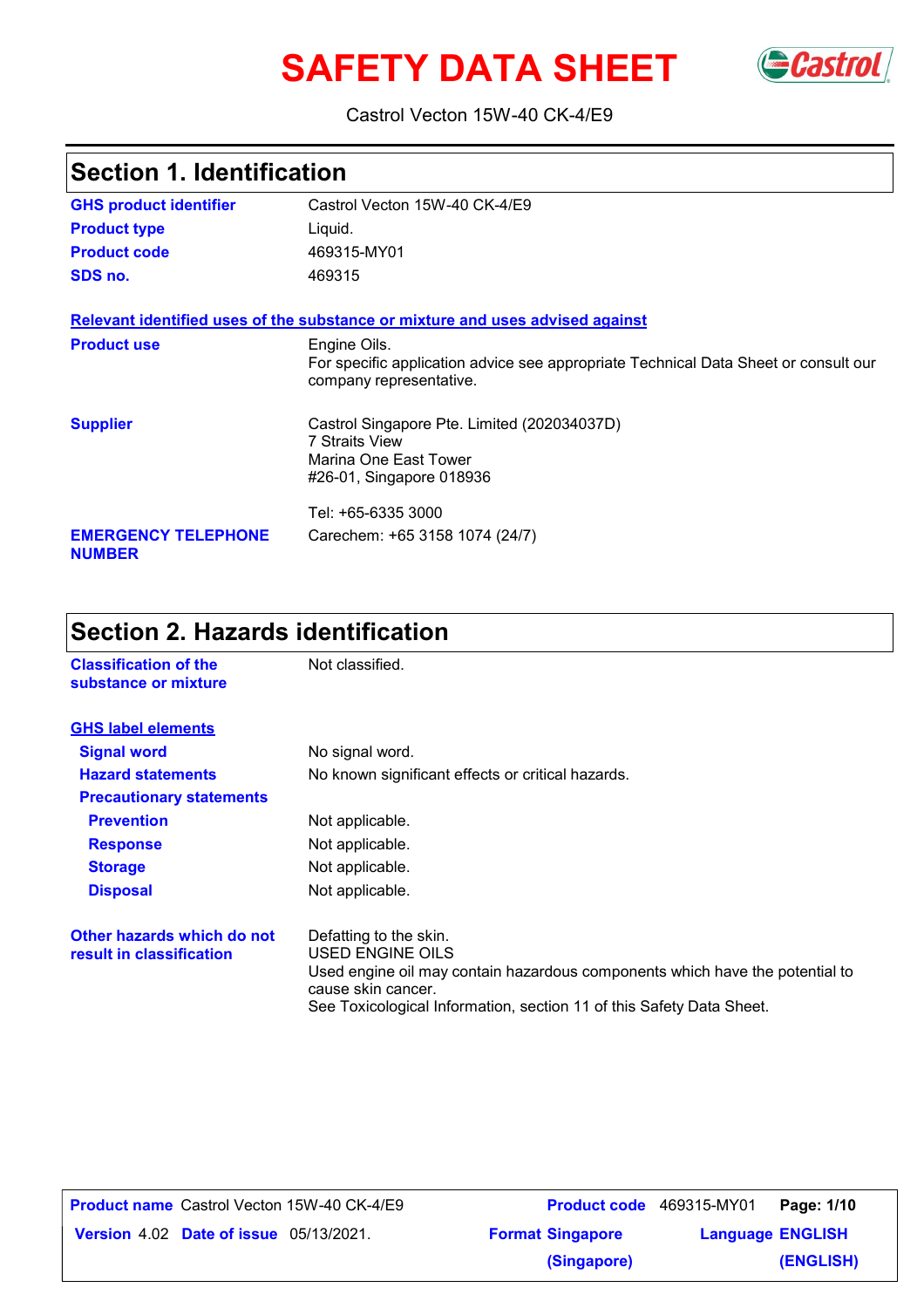### **Section 3. Composition/information on ingredients**

**Substance/mixture**

Mixture

Highly refined base oil (IP 346 DMSO extract < 3%). Proprietary performance additives.

| <b>Ingredient name</b>                                             | $\frac{9}{6}$ | <b>CAS number</b>                    |
|--------------------------------------------------------------------|---------------|--------------------------------------|
| Distillates (petroleum), hydrotreated heavy paraffinic             | ≥75 - ≤90     | 64742-54-7                           |
| Base oil - unspecified                                             | ≤10           | Varies - See Key to<br>abbreviations |
| Distillates (petroleum), hydrotreated light paraffinic             | ≤3            | 64742-55-8                           |
| Distillates (petroleum), hydrotreated heavy paraffinic             | ≤3            | 64742-54-7                           |
| Distillates (petroleum), solvent-dewaxed heavy paraffinic          | ≤3            | 64742-65-0                           |
| Zinc alkyl dithiophosphate                                         | ≤3            | 84605-29-8                           |
| Benzenesulfonic acid, mono-C16-24-alkyl derivatives, calcium salts | ≤1            | 70024-69-0                           |
| diphenylamine                                                      | ≤0.3          | 122-39-4                             |
| Benzene, polypropene derivatives, sulfonated, calcium salts        | ≤0.3          | Polymer.                             |
| Phenol, dodecyl-, branched                                         | ≤0.3          | 74499-35-7 /                         |
|                                                                    |               | 121158-58-5                          |

**There are no additional ingredients present which, within the current knowledge of the supplier and in the concentrations applicable, are classified as hazardous to health or the environment and hence require reporting in this section.**

**Occupational exposure limits, if available, are listed in Section 8.**

### **Section 4. First aid measures**

|  | <b>Description of necessary first aid measures</b> |
|--|----------------------------------------------------|
|--|----------------------------------------------------|

| Eye contact         | In case of contact, immediately flush eyes with plenty of water for at least 15<br>minutes. Eyelids should be held away from the eyeball to ensure thorough rinsing.<br>Check for and remove any contact lenses. Get medical attention.             |
|---------------------|-----------------------------------------------------------------------------------------------------------------------------------------------------------------------------------------------------------------------------------------------------|
| <b>Inhalation</b>   | In case of inhalation of decomposition products in a fire, symptoms may be delayed.<br>If inhaled, remove to fresh air. The exposed person may need to be kept under<br>medical surveillance for 48 hours. Get medical attention if symptoms occur. |
| <b>Skin contact</b> | Wash skin thoroughly with soap and water or use recognised skin cleanser.<br>Remove contaminated clothing and shoes. Wash clothing before reuse. Clean<br>shoes thoroughly before reuse. Get medical attention if symptoms occur.                   |
| <b>Ingestion</b>    | Do not induce vomiting unless directed to do so by medical personnel. Get medical<br>attention if symptoms occur.                                                                                                                                   |

#### **Most important symptoms/effects, acute and delayed**

**See Section 11 for more detailed information on health effects and symptoms.**

| Indication of immediate medical attention and special treatment needed, if necessary |                                                                                                                                                                                                                                                             |  |  |
|--------------------------------------------------------------------------------------|-------------------------------------------------------------------------------------------------------------------------------------------------------------------------------------------------------------------------------------------------------------|--|--|
| <b>Notes to physician</b>                                                            | In case of inhalation of decomposition products in a fire, symptoms may be delayed.<br>The exposed person may need to be kept under medical surveillance for 48 hours.<br>Treatment should in general be symptomatic and directed to relieving any effects. |  |  |
| <b>Specific treatments</b>                                                           | No specific treatment.                                                                                                                                                                                                                                      |  |  |
| <b>Protection of first-aiders</b>                                                    | No action shall be taken involving any personal risk or without suitable training.                                                                                                                                                                          |  |  |

| <b>Product name</b> Castrol Vecton 15W-40 CK-4/E9 | Product code 469315-MY01 |                         | Page: 2/10 |
|---------------------------------------------------|--------------------------|-------------------------|------------|
| <b>Version 4.02 Date of issue 05/13/2021.</b>     | <b>Format Singapore</b>  | <b>Language ENGLISH</b> |            |
|                                                   | (Singapore)              |                         | (ENGLISH)  |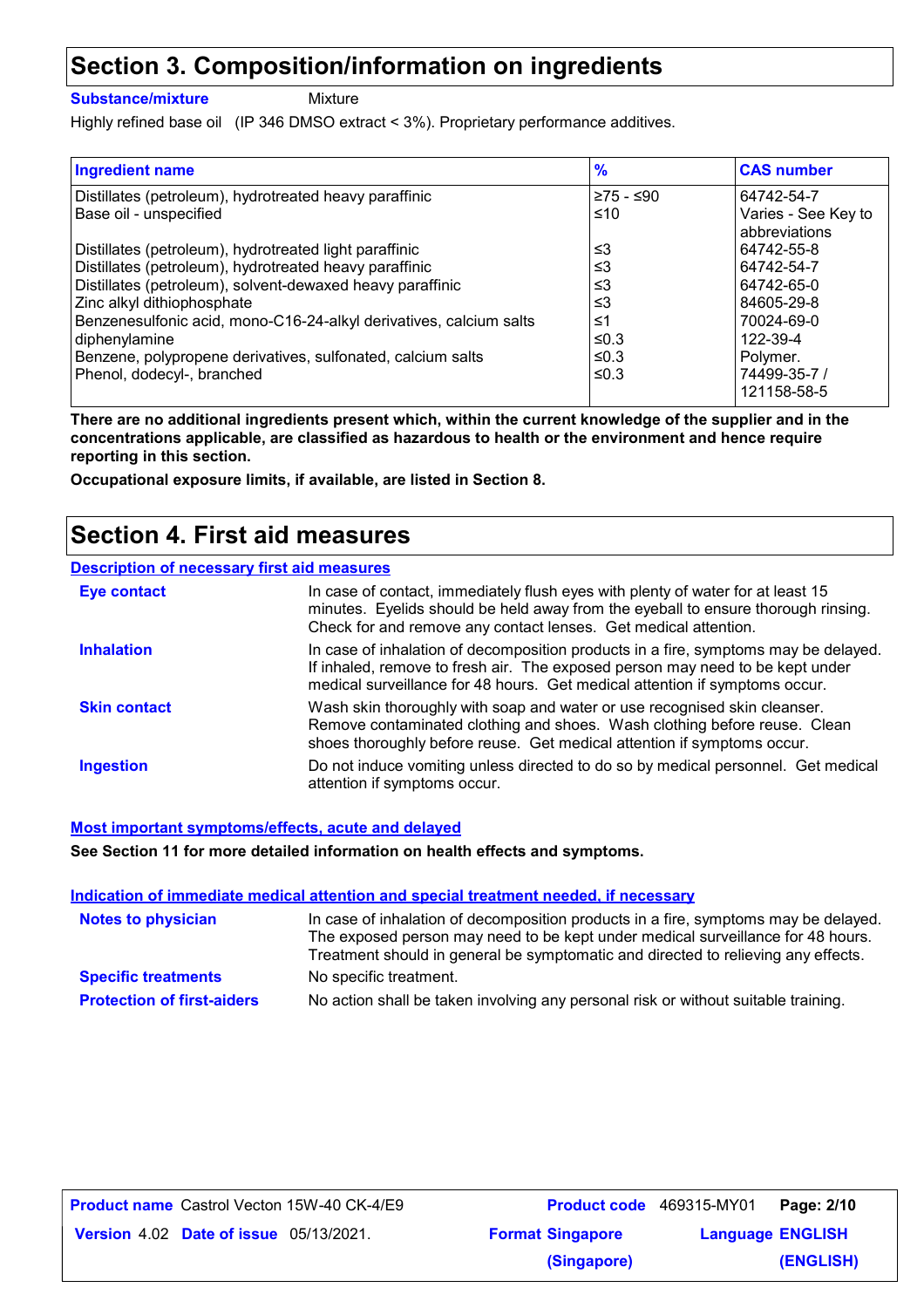### **Section 5. Firefighting measures**

| <b>Extinguishing media</b>                               |                                                                                                                                                                                                   |
|----------------------------------------------------------|---------------------------------------------------------------------------------------------------------------------------------------------------------------------------------------------------|
| <b>Suitable extinguishing</b><br>media                   | In case of fire, use foam, dry chemical or carbon dioxide extinguisher or spray.                                                                                                                  |
| <b>Unsuitable extinguishing</b><br>media                 | Do not use water jet.                                                                                                                                                                             |
| <b>Specific hazards arising</b><br>from the chemical     | In a fire or if heated, a pressure increase will occur and the container may burst.                                                                                                               |
| <b>Hazardous thermal</b><br>decomposition products       | Combustion products may include the following:<br>carbon oxides (CO, CO <sub>2</sub> ) (carbon monoxide, carbon dioxide)<br>nitrogen oxides (NO, $NO2$ etc.)                                      |
| <b>Special protective actions</b><br>for fire-fighters   | Promptly isolate the scene by removing all persons from the vicinity of the incident if<br>there is a fire. No action shall be taken involving any personal risk or without<br>suitable training. |
| <b>Special protective</b><br>equipment for fire-fighters | Fire-fighters should wear positive pressure self-contained breathing apparatus<br>(SCBA) and full turnout gear.                                                                                   |

### **Section 6. Accidental release measures**

|                                                             | <b>Personal precautions, protective equipment and emergency procedures</b>                                                                                                                                                                                                                                                                                                                         |
|-------------------------------------------------------------|----------------------------------------------------------------------------------------------------------------------------------------------------------------------------------------------------------------------------------------------------------------------------------------------------------------------------------------------------------------------------------------------------|
| For non-emergency<br>personnel                              | No action shall be taken involving any personal risk or without suitable training.<br>Evacuate surrounding areas. Keep unnecessary and unprotected personnel from<br>entering. Do not touch or walk through spilt material. Put on appropriate personal<br>protective equipment. Floors may be slippery; use care to avoid falling.                                                                |
| For emergency responders                                    | If specialised clothing is required to deal with the spillage, take note of any<br>information in Section 8 on suitable and unsuitable materials. See also the<br>information in "For non-emergency personnel".                                                                                                                                                                                    |
| <b>Environmental precautions</b>                            | Avoid dispersal of spilt material and runoff and contact with soil, waterways, drains<br>and sewers. Inform the relevant authorities if the product has caused environmental<br>pollution (sewers, waterways, soil or air).                                                                                                                                                                        |
| <b>Methods and material for containment and cleaning up</b> |                                                                                                                                                                                                                                                                                                                                                                                                    |
| <b>Small spill</b>                                          | Stop leak if without risk. Move containers from spill area. Absorb with an inert<br>material and place in an appropriate waste disposal container. Dispose of via a<br>licensed waste disposal contractor.                                                                                                                                                                                         |
| <b>Large spill</b>                                          | Stop leak if without risk. Move containers from spill area. Prevent entry into sewers,<br>water courses, basements or confined areas. Contain and collect spillage with non-<br>combustible, absorbent material e.g. sand, earth, vermiculite or diatomaceous earth<br>and place in container for disposal according to local regulations. Dispose of via a<br>licensed waste disposal contractor. |

### **Section 7. Handling and storage**

#### **Advice on general occupational hygiene** Put on appropriate personal protective equipment (see Section 8). Eating, drinking and smoking should be prohibited in areas where this material is handled, stored and processed. Wash thoroughly after handling. Remove contaminated clothing and protective equipment before entering eating areas. See also Section 8 for additional information on hygiene measures. **Protective measures Precautions for safe handling**

| <b>Product name</b> Castrol Vecton 15W-40 CK-4/E9 |                         | <b>Product code</b> 469315-MY01   Page: 3/10 |  |
|---------------------------------------------------|-------------------------|----------------------------------------------|--|
| <b>Version 4.02 Date of issue 05/13/2021.</b>     | <b>Format Singapore</b> | <b>Language ENGLISH</b>                      |  |
|                                                   | (Singapore)             | (ENGLISH)                                    |  |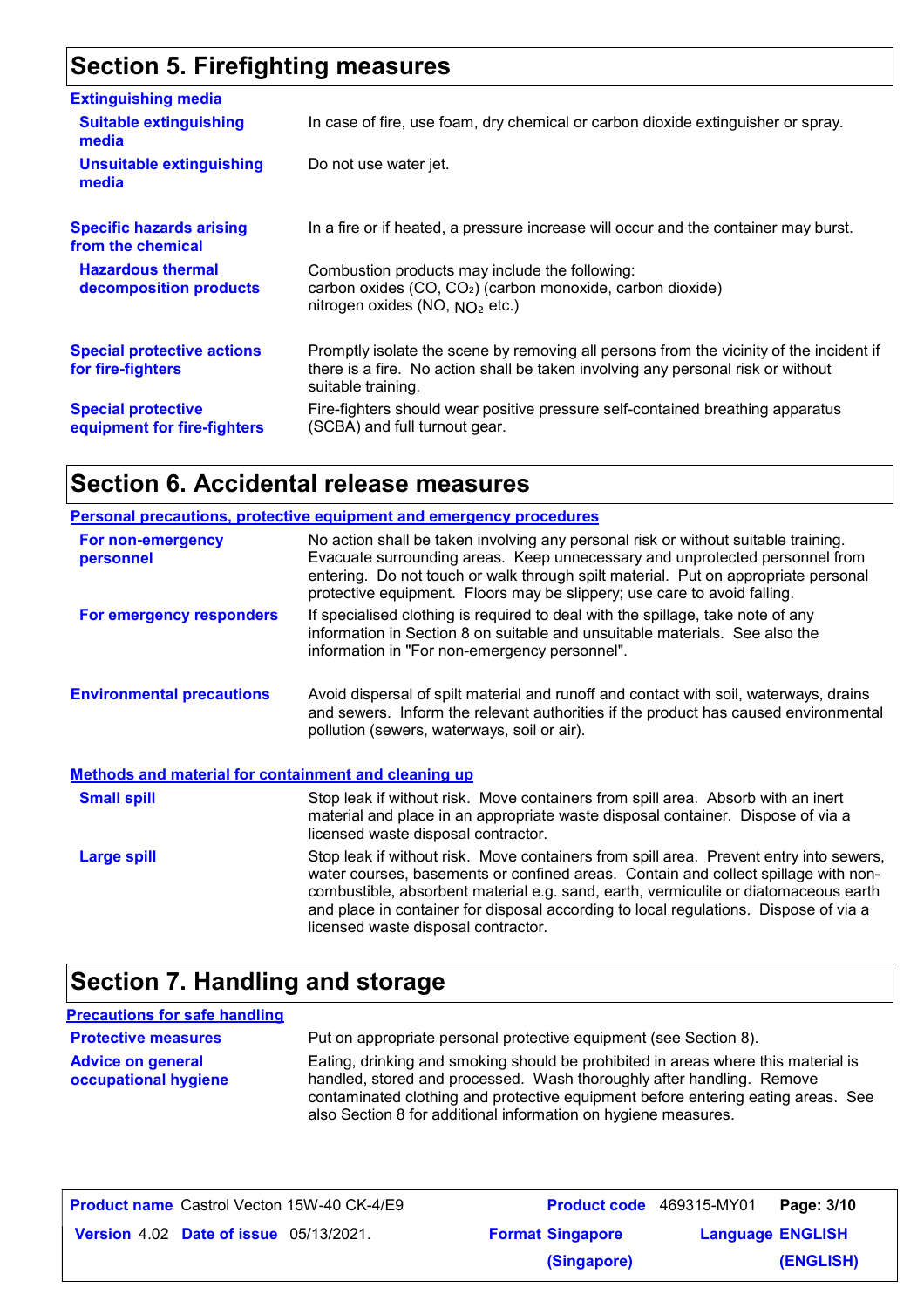### **Section 7. Handling and storage**

**Conditions for safe storage, including any incompatibilities**

Store in accordance with local regulations. Store in original container protected from direct sunlight in a dry, cool and well-ventilated area, away from incompatible materials (see Section 10) and food and drink. Keep container tightly closed and sealed until ready for use. Store and use only in equipment/containers designed for use with this product. Containers that have been opened must be carefully resealed and kept upright to prevent leakage. Do not store in unlabelled containers. Use appropriate containment to avoid environmental contamination.

### **Section 8. Exposure controls/personal protection**

| <b>Control parameters</b>                                    |  |                                                                                                                                                                                                                                                                                                                                                                                                                     |
|--------------------------------------------------------------|--|---------------------------------------------------------------------------------------------------------------------------------------------------------------------------------------------------------------------------------------------------------------------------------------------------------------------------------------------------------------------------------------------------------------------|
| <b>Occupational exposure limits</b>                          |  |                                                                                                                                                                                                                                                                                                                                                                                                                     |
| <b>Ingredient name</b>                                       |  | <b>Exposure limits</b>                                                                                                                                                                                                                                                                                                                                                                                              |
| Distillates (petroleum), hydrotreated heavy<br>paraffinic    |  | Workplace Safety and Health Act (Singapore).<br>PEL (long term): 5 mg/m <sup>3</sup> 8 hours. Issued/Revised: 1/1997 Form:<br>Mist<br>PEL (short term): 10 mg/m <sup>3</sup> 15 minutes. Issued/Revised: 1/1997<br>Form: Mist                                                                                                                                                                                       |
| Base oil - unspecified                                       |  | Workplace Safety and Health Act (Singapore).<br>PEL (short term): 10 mg/m <sup>3</sup> 15 minutes. Issued/Revised: 1/1997<br>Form: Mist<br>PEL (long term): 5 mg/m <sup>3</sup> 8 hours. Issued/Revised: 1/1997 Form:<br>Mist                                                                                                                                                                                       |
| Distillates (petroleum), hydrotreated light<br>paraffinic    |  | Workplace Safety and Health Act (Singapore).<br>PEL (long term): 5 mg/m <sup>3</sup> 8 hours. Issued/Revised: 1/1997 Form:<br>Mist<br>PEL (short term): 10 mg/m <sup>3</sup> 15 minutes. Issued/Revised: 1/1997<br>Form: Mist                                                                                                                                                                                       |
| Distillates (petroleum), hydrotreated heavy<br>paraffinic    |  | Workplace Safety and Health Act (Singapore).<br>PEL (long term): 5 mg/m <sup>3</sup> 8 hours. Issued/Revised: 1/1997 Form:<br>Mist<br>PEL (short term): 10 mg/m <sup>3</sup> 15 minutes. Issued/Revised: 1/1997<br>Form: Mist                                                                                                                                                                                       |
| Distillates (petroleum), solvent-dewaxed<br>heavy paraffinic |  | Workplace Safety and Health Act (Singapore).<br>PEL (long term): 5 mg/m <sup>3</sup> 8 hours. Issued/Revised: 1/1997 Form:<br>Mist<br>PEL (short term): 10 mg/m <sup>3</sup> 15 minutes. Issued/Revised: 1/1997<br>Form: Mist                                                                                                                                                                                       |
| diphenylamine                                                |  | Workplace Safety and Health Act (Singapore).<br>PEL (long term): 10 mg/m <sup>3</sup> 8 hours. Issued/Revised: 1/1997                                                                                                                                                                                                                                                                                               |
| <b>Recommended monitoring</b><br>procedures                  |  | If this product contains ingredients with exposure limits, personal, workplace<br>atmosphere or biological monitoring may be required to determine the effectiveness<br>of the ventilation or other control measures and/or the necessity to use respiratory<br>protective equipment. Reference should be made to appropriate monitoring<br>standards. Reference to national guidance documents for methods for the |

determination of hazardous substances will also be required.

|                                               | <b>Product name</b> Castrol Vecton 15W-40 CK-4/E9 | <b>Product code</b> 469315 |  |
|-----------------------------------------------|---------------------------------------------------|----------------------------|--|
| <b>Version 4.02 Date of issue 05/13/2021.</b> |                                                   | <b>Format Singapore</b>    |  |

|                                               | <b>Product name</b> Castrol Vecton 15W-40 CK-4/E9 |                         | Product code 469315-MY01 | Page: 4/10 |  |
|-----------------------------------------------|---------------------------------------------------|-------------------------|--------------------------|------------|--|
| <b>Version 4.02 Date of issue 05/13/2021.</b> |                                                   | <b>Format Singapore</b> | <b>Language ENGLISH</b>  |            |  |
|                                               |                                                   | (Singapore)             |                          | (ENGLISH)  |  |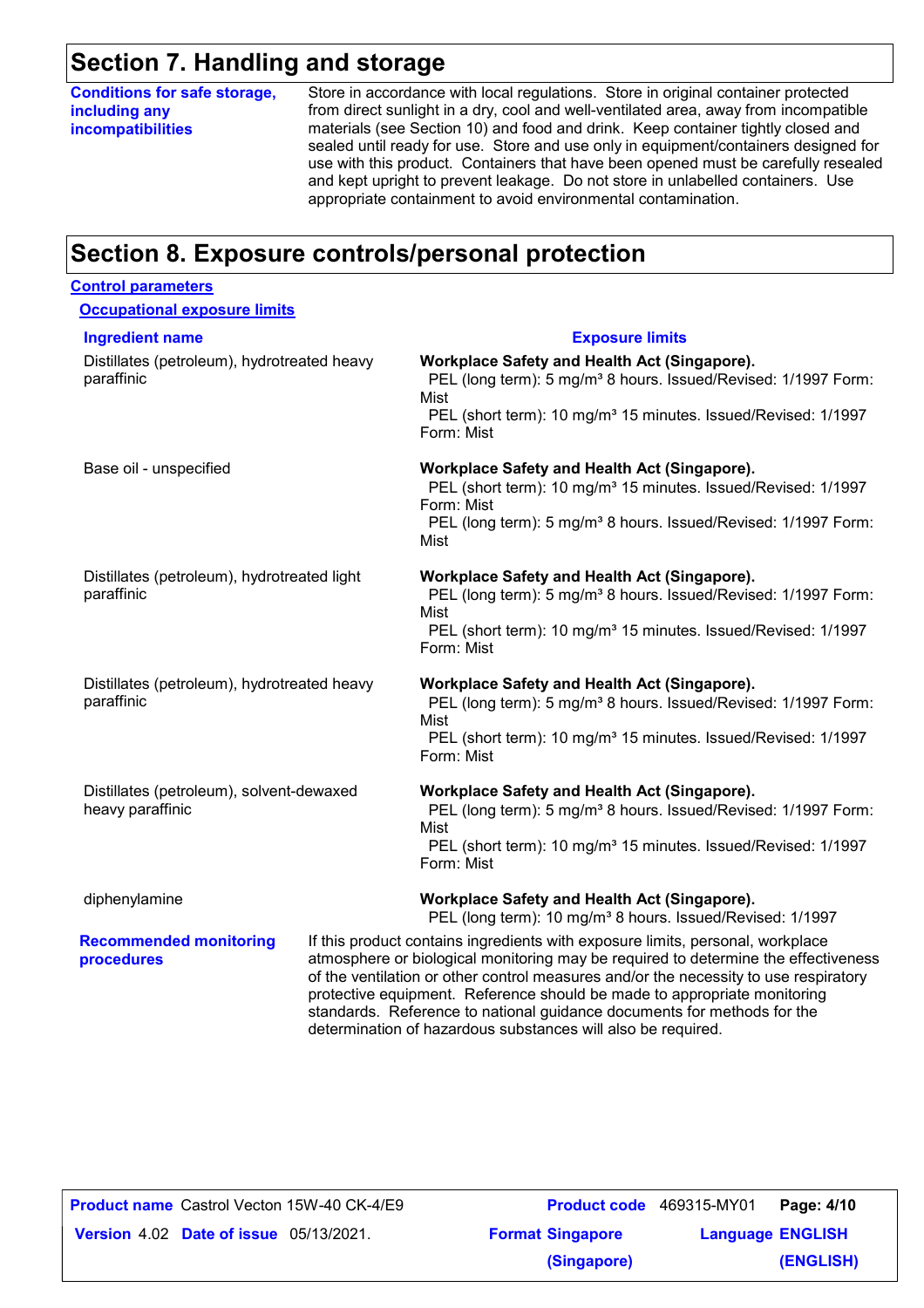### **Section 8. Exposure controls/personal protection**

| <b>Appropriate engineering</b><br><b>controls</b> | Provide exhaust ventilation or other engineering controls to keep the relevant<br>airborne concentrations below their respective occupational exposure limits.<br>All activities involving chemicals should be assessed for their risks to health, to<br>ensure exposures are adequately controlled. Personal protective equipment should<br>only be considered after other forms of control measures (e.g. engineering controls)<br>have been suitably evaluated. Personal protective equipment should conform to<br>appropriate standards, be suitable for use, be kept in good condition and properly<br>maintained.<br>Your supplier of personal protective equipment should be consulted for advice on<br>selection and appropriate standards. For further information contact your national<br>organisation for standards.<br>The final choice of protective equipment will depend upon a risk assessment. It is<br>important to ensure that all items of personal protective equipment are compatible. |
|---------------------------------------------------|---------------------------------------------------------------------------------------------------------------------------------------------------------------------------------------------------------------------------------------------------------------------------------------------------------------------------------------------------------------------------------------------------------------------------------------------------------------------------------------------------------------------------------------------------------------------------------------------------------------------------------------------------------------------------------------------------------------------------------------------------------------------------------------------------------------------------------------------------------------------------------------------------------------------------------------------------------------------------------------------------------------|
| <b>Environmental exposure</b><br>controls         | Emissions from ventilation or work process equipment should be checked to ensure<br>they comply with the requirements of environmental protection legislation. In some<br>cases, fume scrubbers, filters or engineering modifications to the process<br>equipment will be necessary to reduce emissions to acceptable levels.                                                                                                                                                                                                                                                                                                                                                                                                                                                                                                                                                                                                                                                                                 |
| <b>Individual protection measures</b>             |                                                                                                                                                                                                                                                                                                                                                                                                                                                                                                                                                                                                                                                                                                                                                                                                                                                                                                                                                                                                               |
| <b>Hygiene measures</b>                           | Wash hands, forearms and face thoroughly after handling chemical products, before<br>eating, smoking and using the lavatory and at the end of the working period.<br>Appropriate techniques should be used to remove potentially contaminated clothing.<br>Wash contaminated clothing before reusing. Ensure that eyewash stations and<br>safety showers are close to the workstation location.                                                                                                                                                                                                                                                                                                                                                                                                                                                                                                                                                                                                               |
| <b>Eye/face protection</b>                        | Safety glasses with side shields.                                                                                                                                                                                                                                                                                                                                                                                                                                                                                                                                                                                                                                                                                                                                                                                                                                                                                                                                                                             |
| <b>Skin protection</b>                            |                                                                                                                                                                                                                                                                                                                                                                                                                                                                                                                                                                                                                                                                                                                                                                                                                                                                                                                                                                                                               |
| <b>Hand protection</b>                            | Wear protective gloves if prolonged or repeated contact is likely. Wear chemical<br>resistant gloves. Recommended: Nitrile gloves. The correct choice of protective<br>gloves depends upon the chemicals being handled, the conditions of work and use,<br>and the condition of the gloves (even the best chemically resistant glove will break<br>down after repeated chemical exposures). Most gloves provide only a short time of<br>protection before they must be discarded and replaced. Because specific work<br>environments and material handling practices vary, safety procedures should be<br>developed for each intended application. Gloves should therefore be chosen in<br>consultation with the supplier/manufacturer and with a full assessment of the<br>working conditions.                                                                                                                                                                                                               |
| <b>Skin protection</b>                            | Use of protective clothing is good industrial practice.<br>Personal protective equipment for the body should be selected based on the task<br>being performed and the risks involved and should be approved by a specialist<br>before handling this product.<br>Cotton or polyester/cotton overalls will only provide protection against light<br>superficial contamination that will not soak through to the skin. Overalls should be<br>laundered on a regular basis. When the risk of skin exposure is high (e.g. when<br>cleaning up spillages or if there is a risk of splashing) then chemical resistant aprons<br>and/or impervious chemical suits and boots will be required.                                                                                                                                                                                                                                                                                                                         |
| <b>Respiratory protection</b>                     | In case of insufficient ventilation, wear suitable respiratory equipment.<br>The correct choice of respiratory protection depends upon the chemicals being<br>handled, the conditions of work and use, and the condition of the respiratory<br>equipment. Safety procedures should be developed for each intended application.<br>Respiratory protection equipment should therefore be chosen in consultation with<br>the supplier/manufacturer and with a full assessment of the working conditions.                                                                                                                                                                                                                                                                                                                                                                                                                                                                                                         |

| <b>Product name</b> Castrol Vecton 15W-40 CK-4/E9 | Product code 469315-MY01 | Page: 5/10              |  |
|---------------------------------------------------|--------------------------|-------------------------|--|
| <b>Version 4.02 Date of issue 05/13/2021.</b>     | <b>Format Singapore</b>  | <b>Language ENGLISH</b> |  |
|                                                   | (Singapore)              | (ENGLISH)               |  |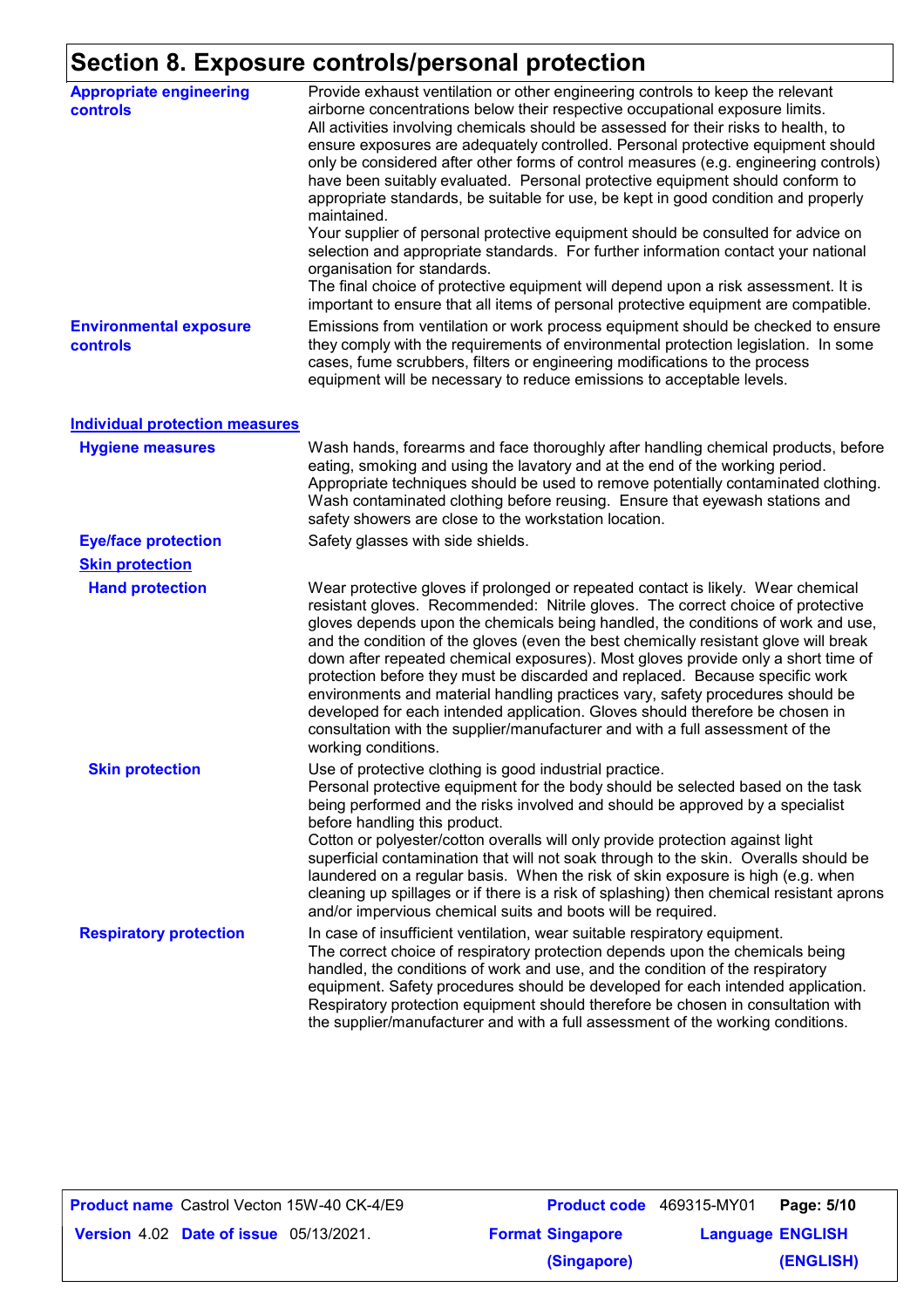## **Section 9. Physical and chemical properties**

| <b>Appearance</b>                                 |                                                                                                                                          |
|---------------------------------------------------|------------------------------------------------------------------------------------------------------------------------------------------|
| <b>Physical state</b>                             | Liquid.                                                                                                                                  |
| <b>Colour</b>                                     | Brown. [Light]                                                                                                                           |
| <b>Odour</b>                                      | Not available.                                                                                                                           |
| <b>Odour threshold</b>                            | Not available.                                                                                                                           |
| pH                                                | Not applicable.                                                                                                                          |
| <b>Melting point</b>                              | Not available.                                                                                                                           |
| <b>Boiling point</b>                              | Not available.                                                                                                                           |
| <b>Flash point</b>                                | Closed cup: 242°C (467.6°F) [Pensky-Martens.]<br>Open cup: 250°C (482°F) [Cleveland.]                                                    |
| <b>Evaporation rate</b>                           | Not available.                                                                                                                           |
| <b>Flammability (solid, gas)</b>                  | Not applicable. Based on - Physical state                                                                                                |
| Lower and upper explosive<br>(flammable) limits   | Not available.                                                                                                                           |
| <b>Vapour pressure</b>                            | Not available.                                                                                                                           |
| <b>Vapour density</b>                             | Not available.                                                                                                                           |
| <b>Relative density</b>                           | Not available.                                                                                                                           |
| <b>Density</b>                                    | <1000 kg/m <sup>3</sup> (<1 g/cm <sup>3</sup> ) at 15 <sup>°</sup> C                                                                     |
| <b>Solubility</b>                                 | insoluble in water.                                                                                                                      |
| <b>Partition coefficient: n-</b><br>octanol/water | Not available.                                                                                                                           |
| <b>Auto-ignition temperature</b>                  | Not available.                                                                                                                           |
| <b>Decomposition temperature</b>                  | Not available.                                                                                                                           |
| <b>Viscosity</b>                                  | Kinematic: 112 mm <sup>2</sup> /s (112 cSt) at 40 $^{\circ}$ C<br>Kinematic: 14.5 to 16.3 mm <sup>2</sup> /s (14.5 to 16.3 cSt) at 100°C |

## **Section 10. Stability and reactivity**

| <b>Reactivity</b>                                   | No specific test data available for this product. Refer to Conditions to avoid and<br>Incompatible materials for additional information.                                   |
|-----------------------------------------------------|----------------------------------------------------------------------------------------------------------------------------------------------------------------------------|
| <b>Chemical stability</b>                           | The product is stable.                                                                                                                                                     |
| <b>Possibility of hazardous</b><br><b>reactions</b> | Under normal conditions of storage and use, hazardous reactions will not occur.<br>Under normal conditions of storage and use, hazardous polymerisation will not<br>occur. |
| <b>Conditions to avoid</b>                          | No specific data.                                                                                                                                                          |
| <b>Incompatible materials</b>                       | Reactive or incompatible with the following materials: oxidising materials.                                                                                                |
| <b>Hazardous decomposition</b><br>products          | Under normal conditions of storage and use, hazardous decomposition products<br>should not be produced.                                                                    |

| <b>Product name</b> Castrol Vecton 15W-40 CK-4/E9 |                         | <b>Product code</b> 469315-MY01 Page: 6/10 |           |
|---------------------------------------------------|-------------------------|--------------------------------------------|-----------|
| <b>Version 4.02 Date of issue 05/13/2021.</b>     | <b>Format Singapore</b> | <b>Language ENGLISH</b>                    |           |
|                                                   | (Singapore)             |                                            | (ENGLISH) |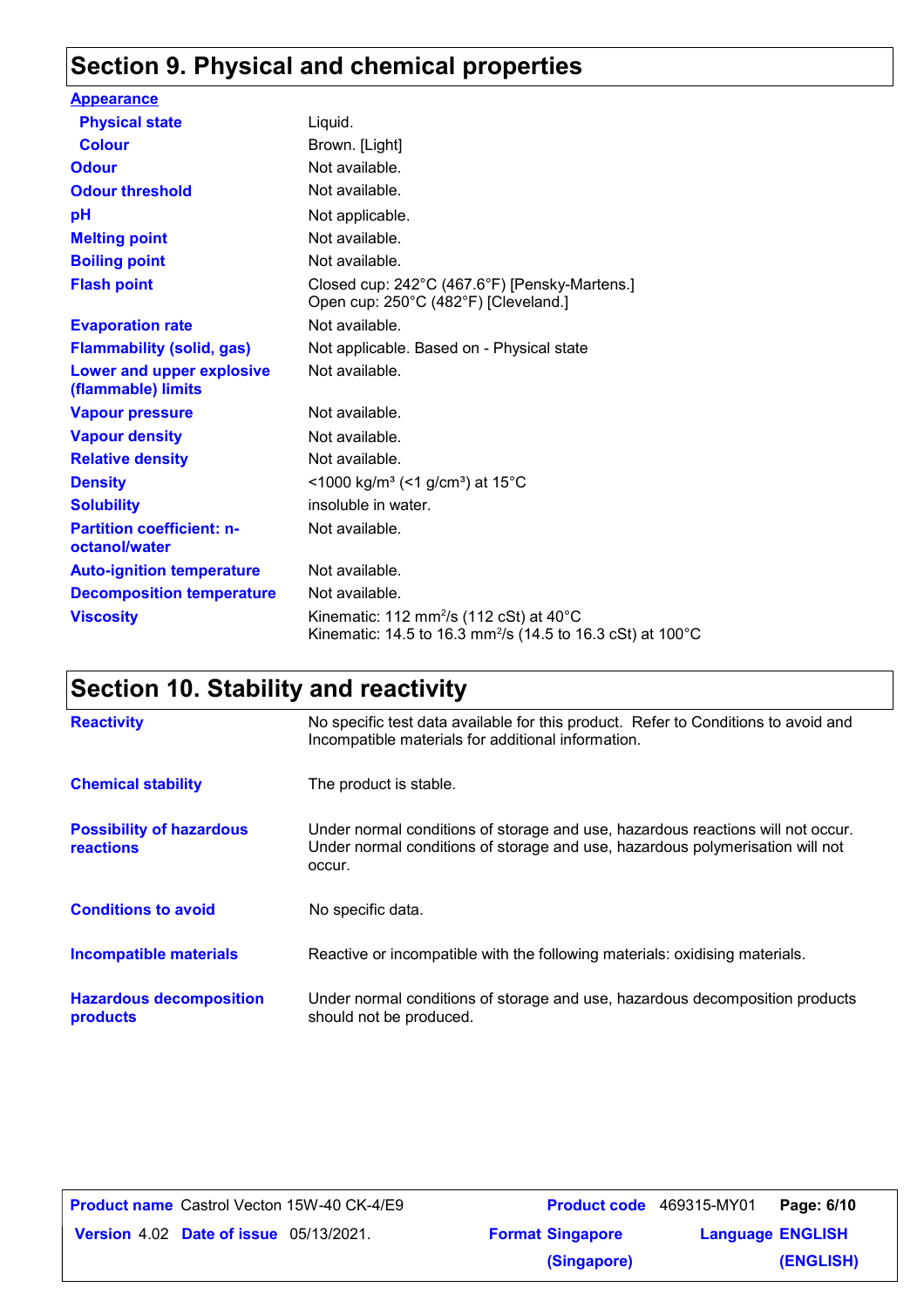### **Section 11. Toxicological information**

### **Information on toxicological effects**

**Specific target organ toxicity (repeated exposure)**

| <b>Name</b>   | <b>Category</b> | <b>Route of</b><br>exposure | <b>Target organs</b> |
|---------------|-----------------|-----------------------------|----------------------|
| diphenylamine | Category 2      | -                           |                      |

### **Aspiration hazard**

| <b>Name</b>                                            | <b>Result</b>                         |
|--------------------------------------------------------|---------------------------------------|
| Base oil - unspecified                                 | <b>ASPIRATION HAZARD - Category 1</b> |
| Distillates (petroleum), hydrotreated light paraffinic | <b>ASPIRATION HAZARD - Category 1</b> |
| Distillates (petroleum), hydrotreated heavy paraffinic | <b>ASPIRATION HAZARD - Category 1</b> |

| <b>Information on likely routes</b><br>of exposure | Routes of entry anticipated: Dermal, Inhalation.                                                                    |  |
|----------------------------------------------------|---------------------------------------------------------------------------------------------------------------------|--|
| <b>Potential acute health effects</b>              |                                                                                                                     |  |
| <b>Eye contact</b>                                 | No known significant effects or critical hazards.                                                                   |  |
| <b>Inhalation</b>                                  | Exposure to decomposition products may cause a health hazard. Serious effects<br>may be delayed following exposure. |  |
| <b>Skin contact</b>                                | Defatting to the skin. May cause skin dryness and irritation.                                                       |  |
| <b>Ingestion</b>                                   | No known significant effects or critical hazards.                                                                   |  |

#### **Symptoms related to the physical, chemical and toxicological characteristics**

| Eye contact                             | No specific data.                                                                                                                                                                                                                                                                                                                                                                                           |
|-----------------------------------------|-------------------------------------------------------------------------------------------------------------------------------------------------------------------------------------------------------------------------------------------------------------------------------------------------------------------------------------------------------------------------------------------------------------|
| <b>Inhalation</b>                       | No specific data.                                                                                                                                                                                                                                                                                                                                                                                           |
| <b>Skin contact</b>                     | Adverse symptoms may include the following:<br>irritation<br>dryness<br>cracking                                                                                                                                                                                                                                                                                                                            |
| <b>Ingestion</b>                        | No specific data.                                                                                                                                                                                                                                                                                                                                                                                           |
|                                         |                                                                                                                                                                                                                                                                                                                                                                                                             |
| <b>Eye contact</b>                      | Not applicable.                                                                                                                                                                                                                                                                                                                                                                                             |
| <b>Skin contact</b>                     | Not applicable.                                                                                                                                                                                                                                                                                                                                                                                             |
| <b>Potential chronic health effects</b> |                                                                                                                                                                                                                                                                                                                                                                                                             |
| <b>General</b>                          | USED ENGINE OILS<br>Combustion products resulting from the operation of internal combustion engines<br>contaminate engine oils during use. Used engine oil may contain hazardous<br>components which have the potential to cause skin cancer. Frequent or prolonged<br>contact with all types and makes of used engine oil must therefore be avoided and a<br>high standard of personal hygiene maintained. |
| <b>Carcinogenicity</b>                  | No known significant effects or critical hazards.                                                                                                                                                                                                                                                                                                                                                           |
| <b>Mutagenicity</b>                     | No known significant effects or critical hazards.                                                                                                                                                                                                                                                                                                                                                           |
| <b>Teratogenicity</b>                   | No known significant effects or critical hazards.                                                                                                                                                                                                                                                                                                                                                           |
| <b>Developmental effects</b>            | No known significant effects or critical hazards.                                                                                                                                                                                                                                                                                                                                                           |
| <b>Fertility effects</b>                | No known significant effects or critical hazards.                                                                                                                                                                                                                                                                                                                                                           |

### **Numerical measures of toxicity**

**Acute toxicity estimates**

| <b>Product name</b> Castrol Vecton 15W-40 CK-4/E9 |                         | Product code 469315-MY01<br>Page: 7/10 |
|---------------------------------------------------|-------------------------|----------------------------------------|
| <b>Version 4.02 Date of issue 05/13/2021.</b>     | <b>Format Singapore</b> | <b>Language ENGLISH</b>                |
|                                                   | (Singapore)             | (ENGLISH)                              |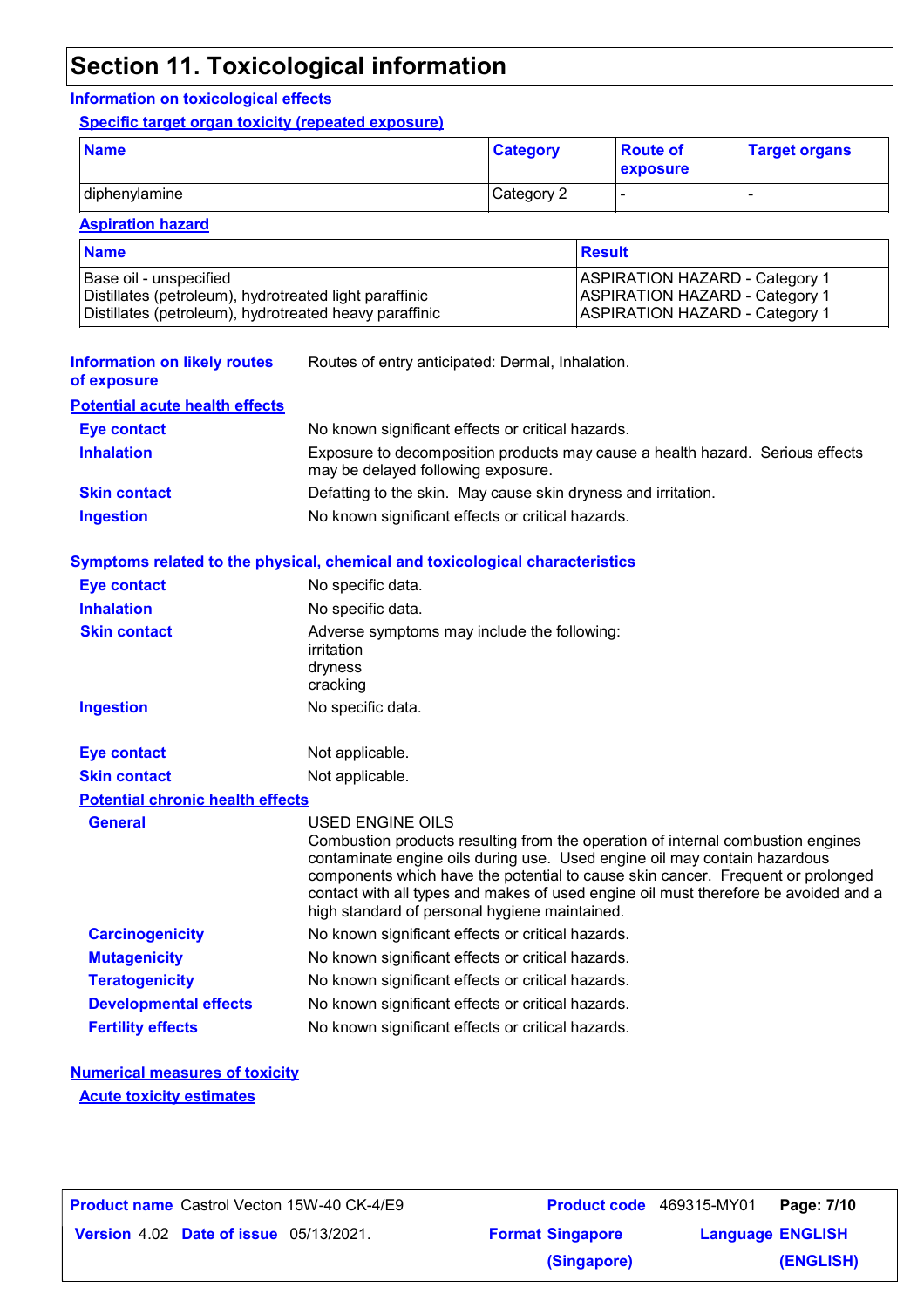### **Section 11. Toxicological information**

| . .<br>v<br>٦<br>× | ۰.<br>٠<br>× |
|--------------------|--------------|

Oral 73288.2 mg/kg Dermal 219864.6 mg/kg Inhalation (dusts and mists) 366.44 mg/l

**ATE value** 

### **Section 12. Ecological information**

#### **Toxicity**

**Environmental effects** No known significant effects or critical hazards.

#### **Persistence/degradability**

Expected to be biodegradable.

| <b>Product/ingredient name</b> | <b>Aquatic half-life</b> | <b>Photolysis</b> | Biodegradability |
|--------------------------------|--------------------------|-------------------|------------------|
| Zinc alkyl dithiophosphate     |                          |                   | Not readily      |

#### **Bioaccumulative potential**

This product is not expected to bioaccumulate through food chains in the environment.

| <b>Mobility in soil</b>                                       |                                                                                                                           |
|---------------------------------------------------------------|---------------------------------------------------------------------------------------------------------------------------|
| <b>Soil/water partition</b><br>coefficient (K <sub>oc</sub> ) | Not available.                                                                                                            |
| <b>Mobility</b>                                               | Spillages may penetrate the soil causing ground water contamination.                                                      |
| <b>Other ecological information</b>                           | Spills may form a film on water surfaces causing physical damage to organisms.<br>Oxygen transfer could also be impaired. |

### **Section 13. Disposal considerations**

| <b>Disposal methods</b> | The generation of waste should be avoided or minimised wherever possible.<br>Significant quantities of waste product residues should not be disposed of via the<br>foul sewer but processed in a suitable effluent treatment plant. Dispose of surplus<br>and non-recyclable products via a licensed waste disposal contractor. Disposal of<br>this product, solutions and any by-products should at all times comply with the<br>requirements of environmental protection and waste disposal legislation and any<br>regional local authority requirements. Waste packaging should be recycled.<br>Incineration or landfill should only be considered when recycling is not feasible. This<br>material and its container must be disposed of in a safe way. Empty containers or<br>liners may retain some product residues. Avoid dispersal of spilt material and runoff |
|-------------------------|--------------------------------------------------------------------------------------------------------------------------------------------------------------------------------------------------------------------------------------------------------------------------------------------------------------------------------------------------------------------------------------------------------------------------------------------------------------------------------------------------------------------------------------------------------------------------------------------------------------------------------------------------------------------------------------------------------------------------------------------------------------------------------------------------------------------------------------------------------------------------|
|                         | and contact with soil, waterways, drains and sewers.                                                                                                                                                                                                                                                                                                                                                                                                                                                                                                                                                                                                                                                                                                                                                                                                                     |

### **Section 14. Transport information**

|                                               | <b>ADR/RID</b>                                    | <b>ADN</b>     | <b>IMDG</b>             | <b>IATA/ICAO</b>          |
|-----------------------------------------------|---------------------------------------------------|----------------|-------------------------|---------------------------|
| <b>UN number</b>                              | Not regulated.                                    | Not regulated. | Not regulated.          | Not regulated.            |
| <b>UN proper</b><br>shipping name             | $\overline{\phantom{a}}$                          |                |                         |                           |
|                                               |                                                   |                |                         |                           |
|                                               | <b>Product name</b> Castrol Vecton 15W-40 CK-4/E9 |                | <b>Product code</b>     | Page: 8/10<br>469315-MY01 |
| <b>Version 4.02 Date of issue 05/13/2021.</b> |                                                   |                | <b>Format Singapore</b> | <b>Language ENGLISH</b>   |
|                                               |                                                   |                | (Singapore)             | (ENGLISH)                 |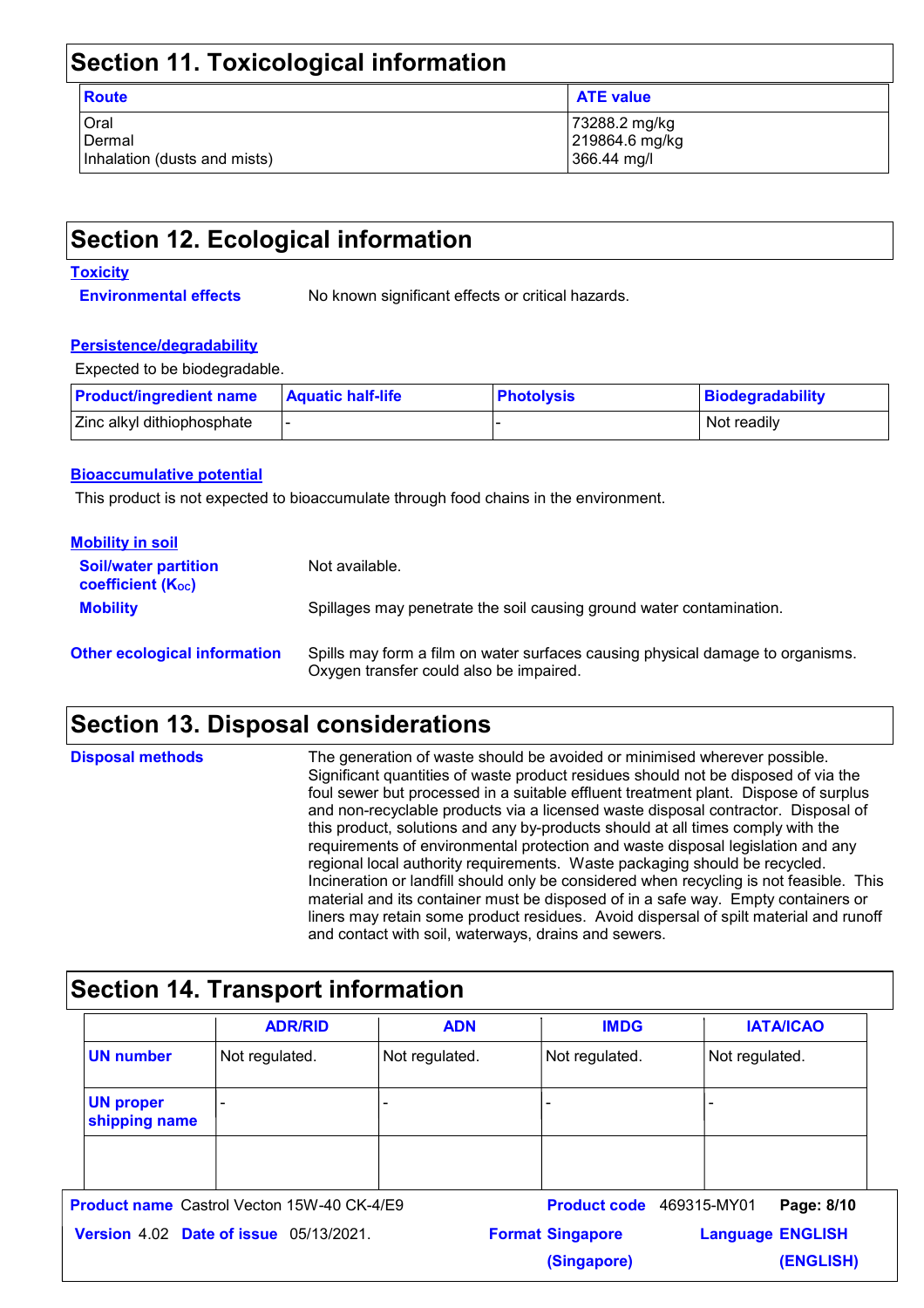|                                      |                          | <b>Section 14. Transport information</b> |     |     |  |
|--------------------------------------|--------------------------|------------------------------------------|-----|-----|--|
| <b>Transport</b><br>hazard class(es) |                          |                                          |     |     |  |
| <b>Packing group</b>                 | $\overline{\phantom{a}}$ |                                          |     |     |  |
| <b>Environmental</b><br>hazards      | No.                      | No.                                      | No. | No. |  |
| <b>Additional</b><br>information     |                          |                                          |     |     |  |

**Special precautions for user** Not available.

# **Section 15. Regulatory information**

| <b>Safety, health and</b><br>environmental regulations<br>specific for the product | No known specific national and/or regional regulations applicable to this product<br>(including its ingredients). |
|------------------------------------------------------------------------------------|-------------------------------------------------------------------------------------------------------------------|
| <b>Regulation according to other foreign laws</b>                                  |                                                                                                                   |
| <b>REACH Status</b>                                                                | For the REACH status of this product please consult your company contact, as<br>identified in Section 1.          |
| <b>United States inventory</b><br>(TSCA 8b)                                        | At least one component is not listed and at least one component is inactive.                                      |
| <b>Australia inventory (AICS)</b>                                                  | At least one component is not listed.                                                                             |
| <b>Canada inventory</b>                                                            | At least one component is not listed.                                                                             |
| <b>China inventory (IECSC)</b>                                                     | At least one component is not listed.                                                                             |
| <b>Japan inventory (ENCS)</b>                                                      | At least one component is not listed.                                                                             |
| <b>Korea inventory (KECI)</b>                                                      | All components are listed or exempted.                                                                            |
| <b>Philippines inventory</b><br>(PICCS)                                            | At least one component is not listed.                                                                             |
| <b>Taiwan Chemical</b><br><b>Substances Inventory</b><br>(TCSI)                    | At least one component is not listed.                                                                             |

### **Section 16. Other information**

| <b>History</b>                                    |                                                                                                                                                                                                                                                                                                                                                                                                                                                                                                                         |                         |                          |                         |  |
|---------------------------------------------------|-------------------------------------------------------------------------------------------------------------------------------------------------------------------------------------------------------------------------------------------------------------------------------------------------------------------------------------------------------------------------------------------------------------------------------------------------------------------------------------------------------------------------|-------------------------|--------------------------|-------------------------|--|
| Date of issue/Date of<br>revision                 | 2021 May 13                                                                                                                                                                                                                                                                                                                                                                                                                                                                                                             |                         |                          |                         |  |
| Date of previous issue                            | 2021 April 11                                                                                                                                                                                                                                                                                                                                                                                                                                                                                                           |                         |                          |                         |  |
| <b>Version</b>                                    | 4.02                                                                                                                                                                                                                                                                                                                                                                                                                                                                                                                    |                         |                          |                         |  |
| <b>Prepared by</b>                                | <b>Product Stewardship</b>                                                                                                                                                                                                                                                                                                                                                                                                                                                                                              |                         |                          |                         |  |
| <b>Key to abbreviations</b>                       | ACGIH = American Conference of Industrial Hygienists<br>CAS Number = Chemical Abstracts Service Registry Number<br>GHS = Global Harmonised System<br>IATA = International Air Transport Association, the organisation<br>IMDG = International Maritime Organization Rules, rules governing shipment of<br>goods by water.<br>OEL = Occupational Exposure Limit<br>REACH = Registration, Evaluation, Authorisation and Restriction of Chemicals<br>Regulation [Regulation (EC) No. 1907/2006]<br>SDS = Safety Data Sheet |                         |                          |                         |  |
| <b>Product name</b> Castrol Vecton 15W-40 CK-4/E9 |                                                                                                                                                                                                                                                                                                                                                                                                                                                                                                                         |                         | Product code 469315-MY01 | Page: 9/10              |  |
| <b>Version 4.02 Date of issue 05/13/2021.</b>     |                                                                                                                                                                                                                                                                                                                                                                                                                                                                                                                         | <b>Format Singapore</b> |                          | <b>Language ENGLISH</b> |  |
|                                                   |                                                                                                                                                                                                                                                                                                                                                                                                                                                                                                                         | (Singapore)             |                          | (ENGLISH)               |  |